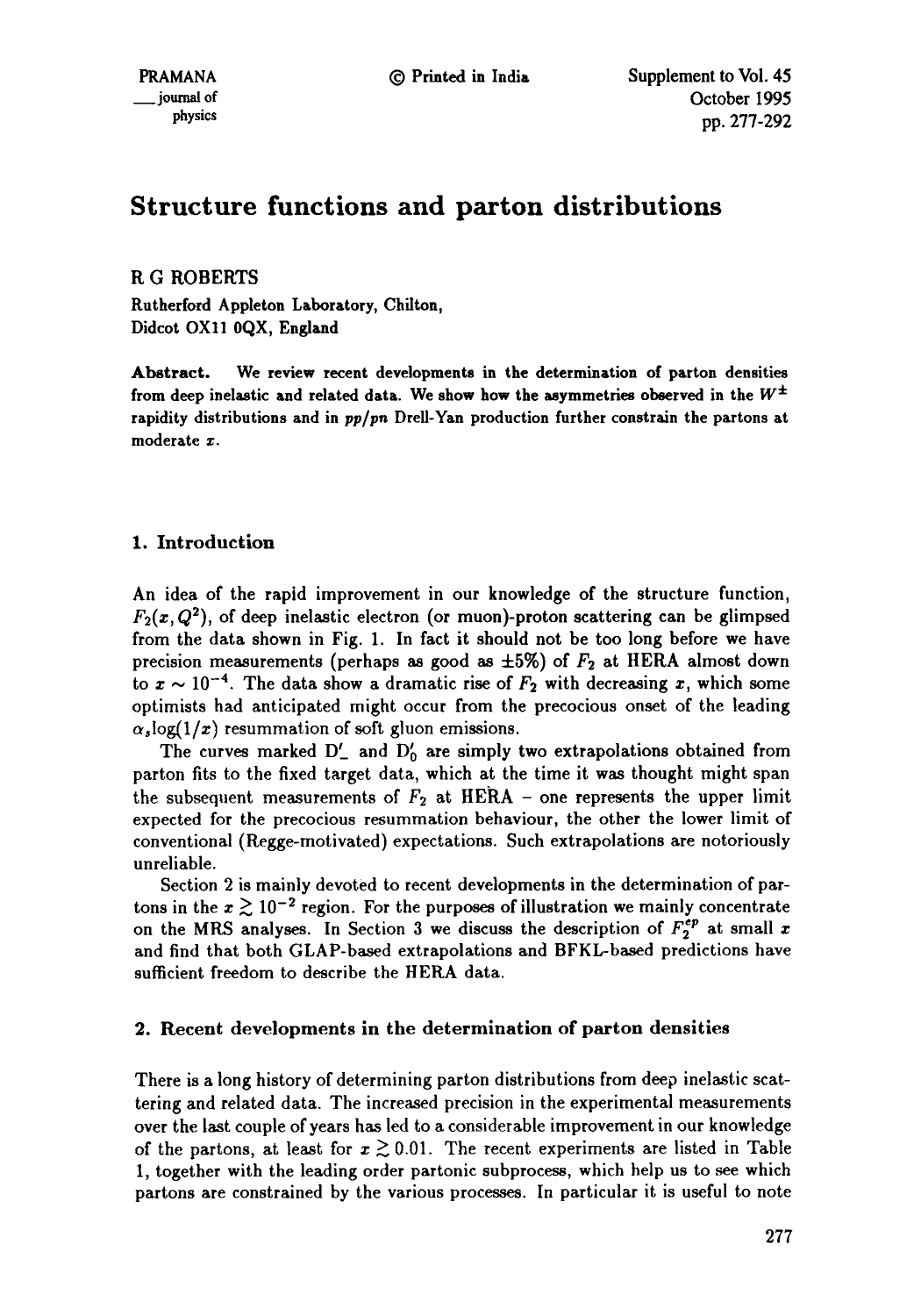

Figure 1. The x dependence of the structure function  $F_2(x,Q^2)$  at  $Q^2 = 15 \text{ GeV}^2$ . The data are from the BCDMS [1], NMC [2], H1 [3] and ZEUS [4] collaborations. The curves are calculated from the  $MRS(D'_0, D'_-)$  sets of partons [5].

that the four deep-inelastic structure functions can, to leading order, be expressed in terms of parton densities in the form

$$
F_2^{\mu p} - F_2^{\mu n} = \frac{1}{3}x(u + \bar{u} - d - \bar{d})
$$
 (1)

$$
\frac{1}{2}(F_2^{\mu p} + F_2^{\mu n}) = \frac{5}{18}x(u + \bar{u} + d + \bar{d} + \frac{4}{5}s)
$$
 (2)

$$
F_2^{\nu N} = F_2^{\bar{\nu} N} = x(u + \bar{u} + d + \bar{d} + 2s)
$$
 (3)

$$
\frac{1}{2}x(F_3^{\nu N} + F_3^{\nu N}) = x(u - \bar{u} + d - \bar{d})
$$
\n(4)

where  $N$  is an isoscalar nuclear target. We have included the  $s$  quark (and assumed [5] that  $s = \bar{s}$ ], but neglected the small c quark contribution. These four observables,  $F_i(x, Q^2)$ , measured in the fixed-target  $(\mu N \to \mu X$  and  $\nu N \to \mu X)$  deepinelastic experiments, do not on their own determine the five distributions  $u, d, \bar{u}, \bar{d}$ and s, but only four combinations, which we may take to be  $u + \bar{u}$ ,  $d + \bar{d}$ ,  $\bar{u} + \bar{d}$ and s. The difference  $d - \bar{u}$  is not determined, and, moreover, at leading order it appears that the only constraint on the gluon is through the momentum sum rule. In practice the situation is worse. From (2) and (3) we see that the strange quark distribution is essentially determined by the structure function difference

$$
xs(x) \simeq \frac{5}{6} F_2^{\nu N}(x) - 3F_2^{\mu D}(x) \tag{5}
$$

which is sensitive to the relative normalization of the two data sets and to heavy target corrections to the neutrino measurements. However, we see from Table 1 that valuable independent information comes from other processes: (i) the gluon is constrained by prompt photon production, where *g(z)* enters to leading order, (ii)

**278 Pramana- J. Phys., Supplement Issue, 1995**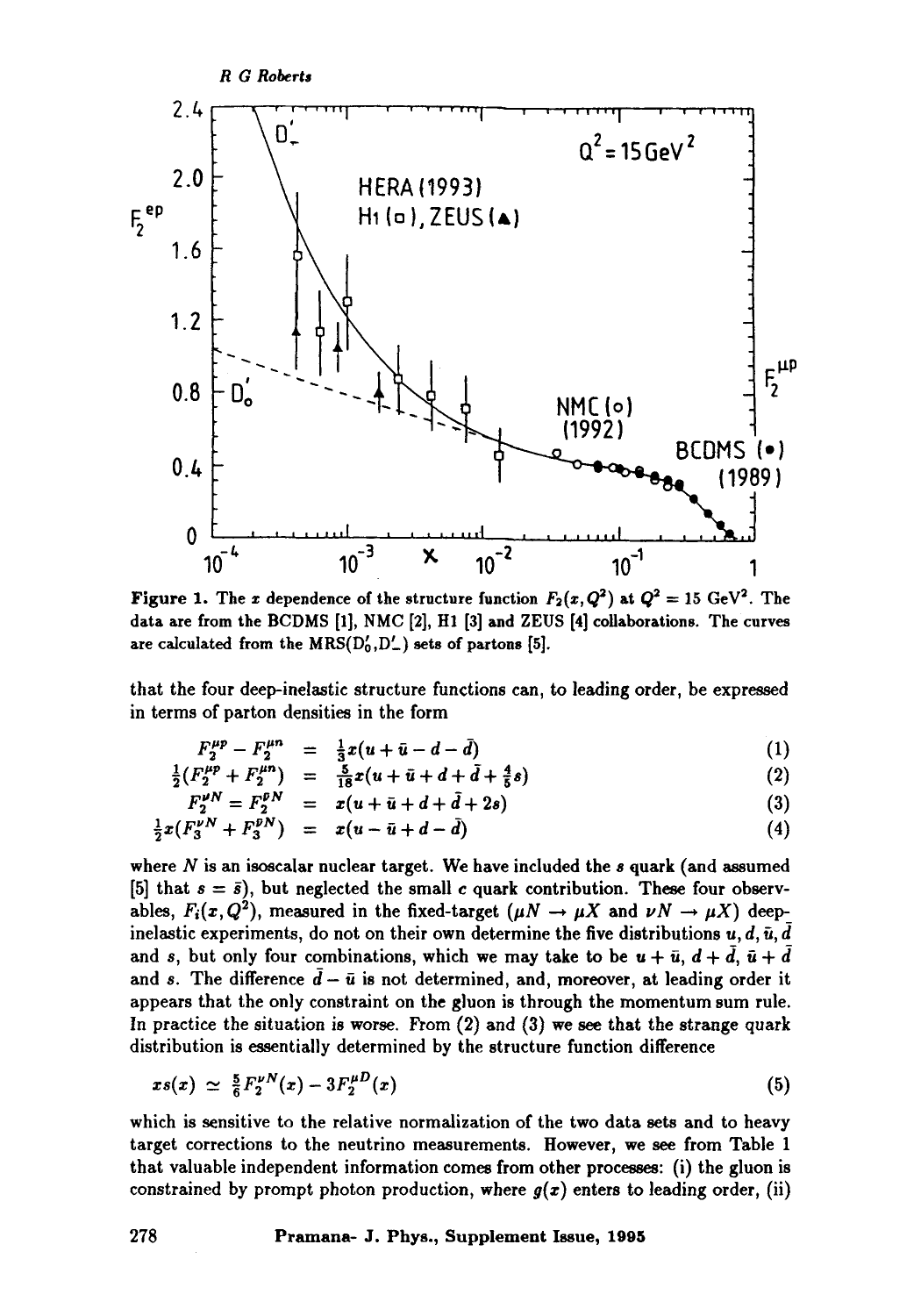the strange sea is measured by neutrino-induced dimuon production (see Fig. 2), and (iii) there is a measurement of the difference  $\bar{d} - \bar{u}$ , which was released for the first time at this conference, from the observed asymmetry of Drell-Yan production in *pp* and pn collisions (see subsection (c)).

## (a) MRS global analysis

Here we describe the MRS determination [6] of the parton densities,  $f_i(x, Q^2)$ , from a global analysis of the data, which was performed before the HERA measurements of  $F_2^{ep}$  became available. Only deep inelastic data with  $Q^2 > 5 \text{ GeV}^2$  (and  $W^2 > 10$ GeV<sup>2</sup>) were used. The input distributions at  $Q_0^2 = 4$  GeV<sup>2</sup> were parametrized in the form

$$
xf_i(x,Q_0^2) = A_i x^{-\lambda_i} (1-x)^{\beta_i} (1+\gamma_i x^{\frac{1}{2}} + \delta_i x)
$$
 (6)

for  $i =$  the valence quarks  $u_v, d_v$ , the sea *S*, and the gluon g. Three of the four  $A_i$ 's are determined by the momentum and flavour sum rules. Since, pre-HERA, there were no data for  $x < 10^{-2}$ , we imposed two different extrapolations of the gluon and sea quark distributions to small  $x$  (with the expectation that they should span the forthcoming HERA measurements). To be precise for the gluon and sea quarks we choose

$$
\lambda_i \equiv 0 \text{ for the } D'_0 \text{ set}
$$
  

$$
\lambda_i \equiv 0.5 \text{ for the } D'_- \text{ set}
$$
 (7)

where, since  $\sigma(\gamma^*p) \sim s^{\lambda_i}$ , the first choice corresponds to conventional Pomeron exchange leading to constant total cross sections, and the second is motivated by the small x behaviour expected from the BFKL (Balitsky, Fadin, Kuraev, Lipatov) equation [7]. The  $\beta_i$  and the valence  $\lambda_i$  are left as free parameters although we have some idea what values will be physically reasonable. First, the small x behaviour anticipated from meson Regge exchanges for the valence quark distributions would correspond to  $\lambda_{\rm v} \sim -0.5$ . Secondly, naive counting rule arguments imply that  $xf_i \sim (1-x)^{2n-1}$  as  $x \to 1$ , where n is the minimum number of spectator quarks which accompany the struck parton. This rule would suggest  $\beta_i \sim 5$ , 3 and 7 for, respectively, the gluon, valence and sea quark distributions.

In the MRS analysis the flavour structure of the quark sea S at  $Q_0^2 = 4 \text{ GeV}^2$ is taken to be

$$
2\bar{u} = 0.4S - \Delta
$$
  
\n
$$
2\bar{d} = 0.4S + \Delta
$$
  
\n
$$
2\bar{s} = 0.2S
$$
  
\n
$$
x\Delta \equiv x(\bar{d} - \bar{u}) = A_{\Delta}x^{-\lambda_{\tau}}(1 - x)^{\eta_{S}}.
$$
\n(8)

As mentioned before, the most reliable method to estimate the strength of the strange sea distribution  $\bar{s}(x, Q^2)$  is to observe deep-inelastic dimuon production,  $\nu N \rightarrow \mu^- \mu^+ X$ , for which the dominant subprocess is  $\nu s \rightarrow \mu^- + c(\rightarrow \mu^+)$ . Early dimuon data were the motivation of the 50% suppression of the input strange sea in the MRS analyses, which was assumed to be independent of  $x$ . Recently this input assumption has been checked by a next-to-leading order analysis performed by the CCFR collaboration [8] on their dimuon data. The MRS assumption is in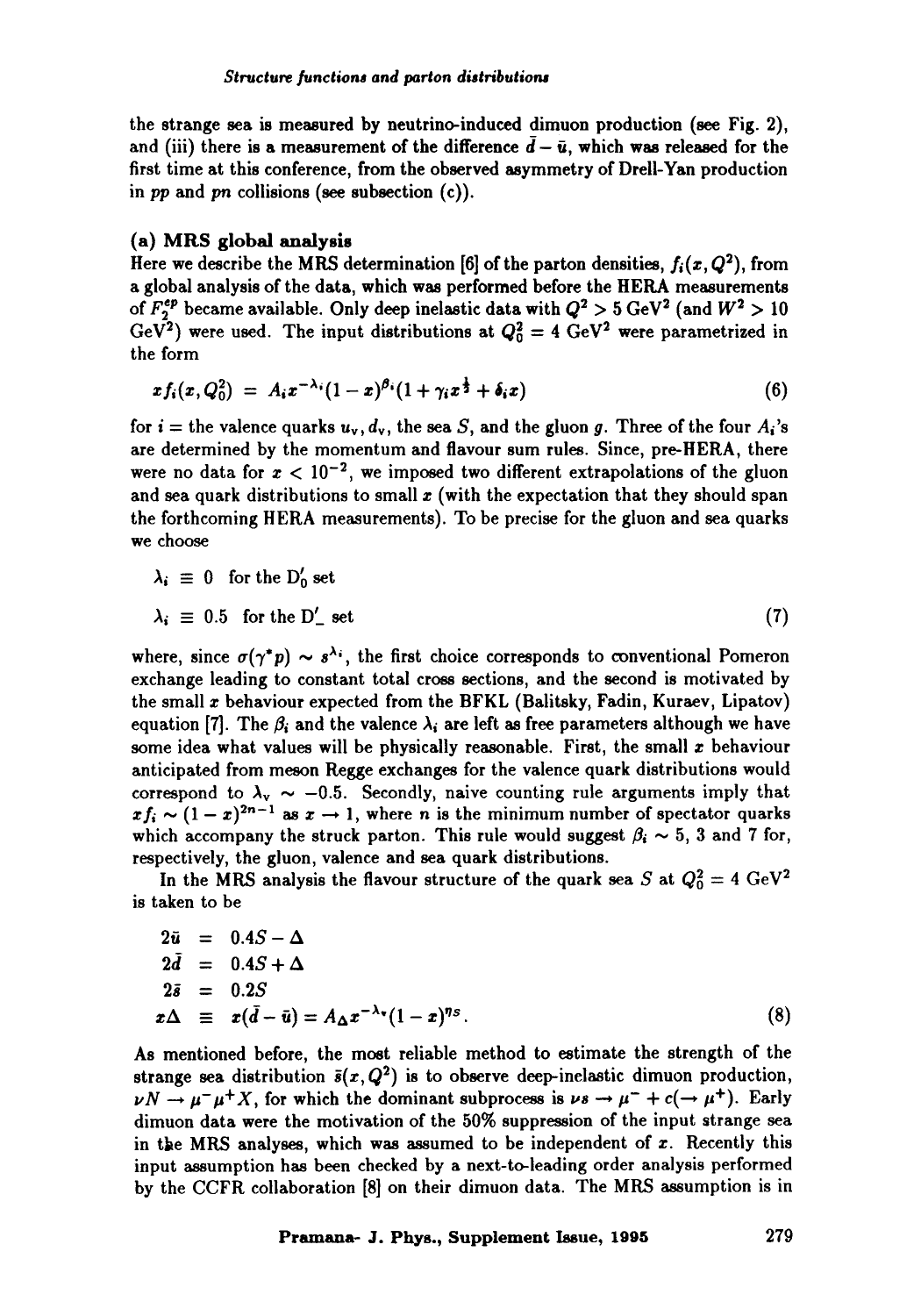Table 1 The experimental data used to determine the MRS patton distributions. The last column gives an indication of the main type of constraint imposed by a particular set of data.

| Process/<br><b>Experiment</b>                                                                        | Leading order<br>subprocess                                                                  | Parton determination                                                                                                               |
|------------------------------------------------------------------------------------------------------|----------------------------------------------------------------------------------------------|------------------------------------------------------------------------------------------------------------------------------------|
| <b>DIS</b> $(\mu N \rightarrow \mu X)$<br>BCDMS, NMC<br>$F_2^{\mu p}, F_2^{\mu n}$                   | $\gamma^* q \rightarrow q$                                                                   | Four structure functions $\rightarrow$<br>$u + \bar{u}$<br>$d+d$<br>$\bar{u}+\bar{d}$                                              |
| DIS $(\nu N \rightarrow \mu X)$<br>CCFR (CDHSW)<br>$F_2^{\nu N}, x F_3^{\nu N}$                      | $W^*q \rightarrow q'$                                                                        | s (assumed $=\bar{s}$ ),<br>but only $\int xg(x)dx \simeq 0.5$<br>$[\bar{u} - \bar{d}]$ is not determined]                         |
| $\nu N \rightarrow \mu^+ \mu^- X$<br><b>CCFR</b>                                                     | $\nu s \rightarrow \mu^- c$<br>$\hookrightarrow \mu^+$                                       | $s \approx \frac{1}{2} \bar{u}$ (or $\frac{1}{2} \bar{d}$ )                                                                        |
| DIS (HERA)<br>$F_2^{ep}$ (H1,ZEUS)                                                                   | $\gamma^*q \rightarrow q$                                                                    | λ<br>$(x\bar{q} \sim x g \sim x^{-\lambda}, \text{ via } g \to q\bar{q})$                                                          |
| $pp \rightarrow \gamma X$<br><b>WA70 (UA6)</b>                                                       | $qg \rightarrow \gamma q$                                                                    | $g(x \approx 0.4)$                                                                                                                 |
| $pN \rightarrow \mu^+\mu^- X$<br>E605                                                                | $q\bar{q} \rightarrow \gamma^*$                                                              | $\bar{q} =  (1-x)^{ns}$                                                                                                            |
| $pp, pn \rightarrow \mu^+ \mu^- X$<br><b>NA51</b>                                                    | $u\bar{u}$ , $d\bar{d} \rightarrow \gamma^*$<br>$u\bar{d}$ , $d\bar{u} \rightarrow \gamma^*$ | $(\bar{u}-\bar{d})$ at $x=0.18$                                                                                                    |
| $pp \rightarrow W X (ZX)$<br>UA2, CDF, D0<br>$\rightarrow$ W <sup><math>\pm</math></sup> asym<br>CDF | $ud \rightarrow W$                                                                           | u, d at $x_1x_2s \simeq M_W^2 \rightarrow$<br>$x \approx 0.13$ CERN<br>$x \approx 0.05$ FNAL<br>slope of $u/d$ at $x \approx 0.05$ |
|                                                                                                      |                                                                                              |                                                                                                                                    |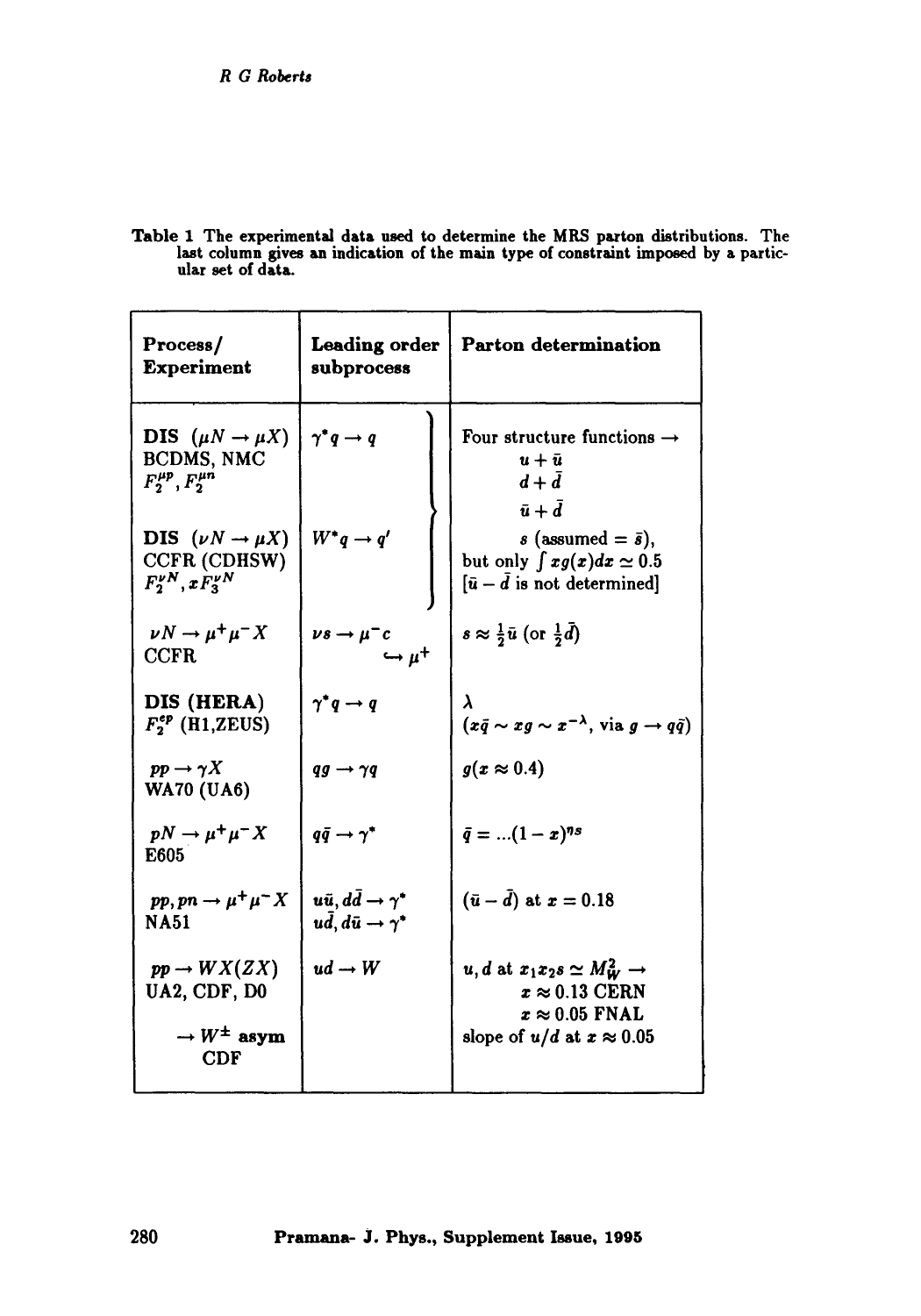excellent agreement with their results (see Fig. 2) and moreover CCFR find that the ratio  $\bar{s}/(\bar{u} + d)$  is essentially independent of x. It has been emphasized [9] that the strange sea as measured in neutrino scattering should he different from that in muon scattering on account of the different mass thresholds in  $W^*q \rightarrow s\bar{c}$ versus  $\gamma^*g \rightarrow s\bar{s}$ . In practice the neutrino data have been corrected by CCFR to approximately take into account the  $m_c \neq 0$  effects and allow for this difference.

The first evidence that  $\overline{d} \neq \overline{u}$ , and hence the need to introduce  $\Delta$  in (8), came from the NMC study of the Gottfried sum rule [10]. We return to discuss this later. Finally, the heavy quark contributions are determined by assuming that

$$
\bar{Q} = 0 \quad \text{for} \quad Q^2 \le 4m_Q^2 \qquad \text{with} \quad Q = c, b, ..., \tag{9}
$$

and by generating non-zero distributions at higher  $Q^2$ , via  $g \to Q\bar{Q}$ , using QCD evolution with  $m_Q = 0$ . Near threshold clearly this prescription is unreliable, but it has been shown to give reasonable results at higher  $Q^2$  [11]. The charm quark distribution in the proton has attracted much attention but the phenomenological situation is far from clear.

The input distributions (6) and (8) are evolved up in  $Q^2$  using next-to-leading order GLAP or Altarelli-Parisi equations [13] and fitted to deep-inelastic structure functions (with  $Q^2 > 5$  GeV<sup>2</sup> and  $W^2 > 10$  GeV<sup>2</sup>) and related data. The distributions are defined in the  $\overline{\text{MS}}$  renormalization and mass factorization scheme. The fitted value of the QCD scale parameter is  $\Lambda_{\overline{MS}}(n_f = 4) = 230$  MeV (that is  $\alpha_s(M_Z^2) = 0.112_5$ , which is consistent with the values  $\alpha_s = 0.113$  and 0.111 found by analyses of BCDMS [14] and CCFR [15] subsets of the overall data.



Figure 2. The shaded band shows the strange quark distribution extracted by CCFR from their dimuon data [7], together with the MRS distributions of ref. [5].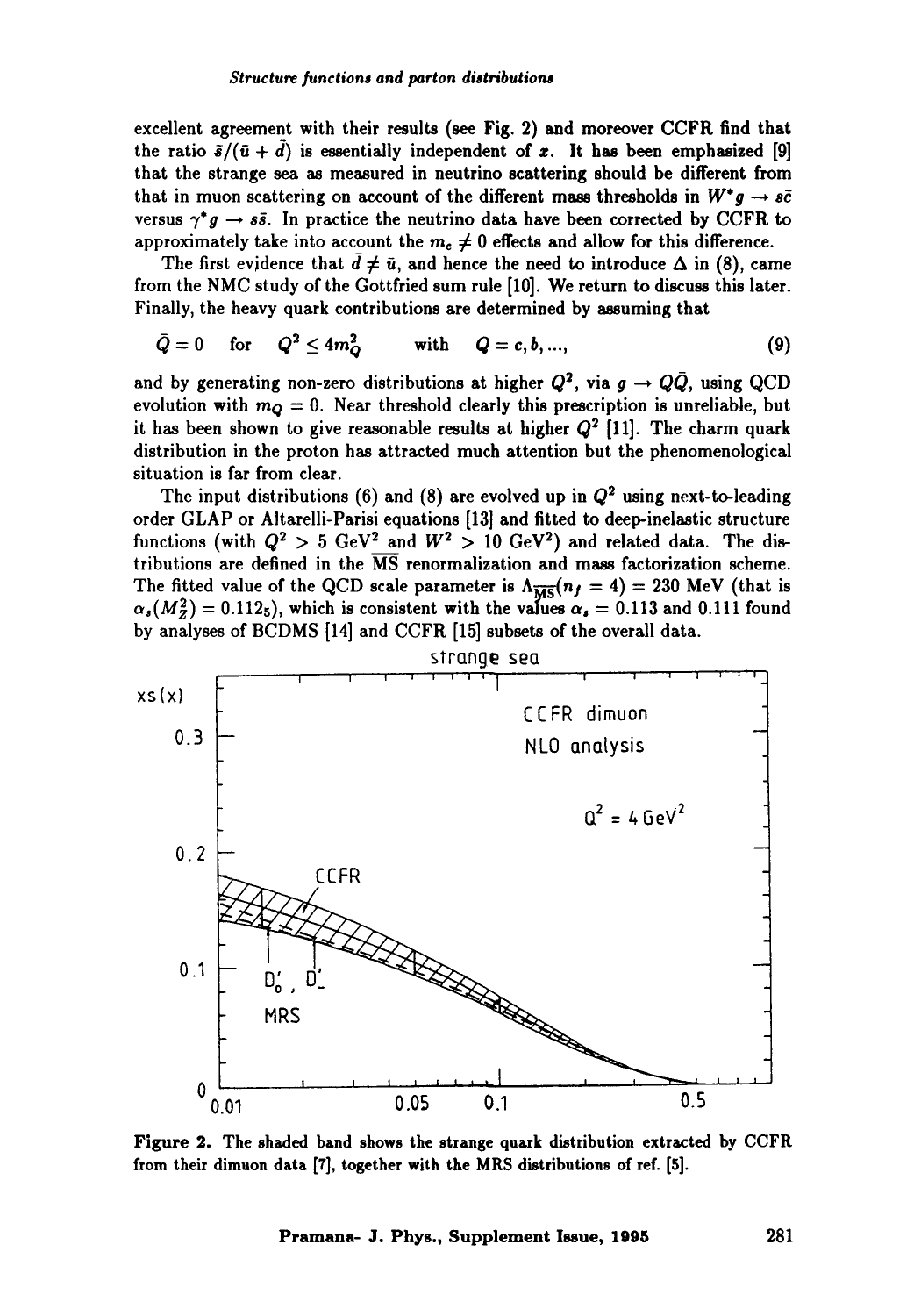

Figure 3. The description of the NMC data [2] for the structure function ratio  $F_2^{\mu n}/F_2^{\mu p}$ given by the MRS partons of ref. [5].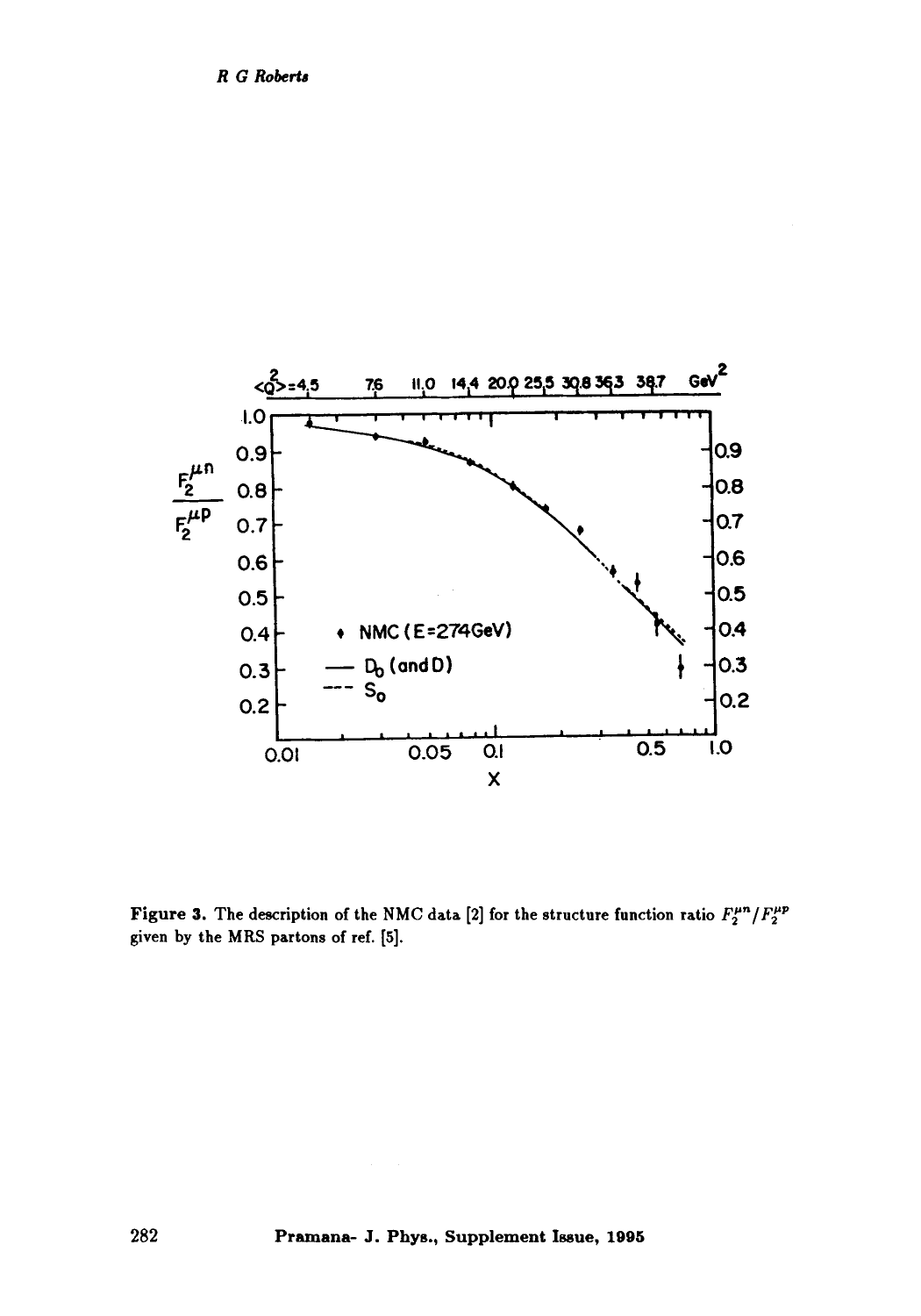

**Figure 4.** The BCDMS [1] and NMC [2] measurements of  $F_2^{\mu p}$ , together with the MRS **fit** [5].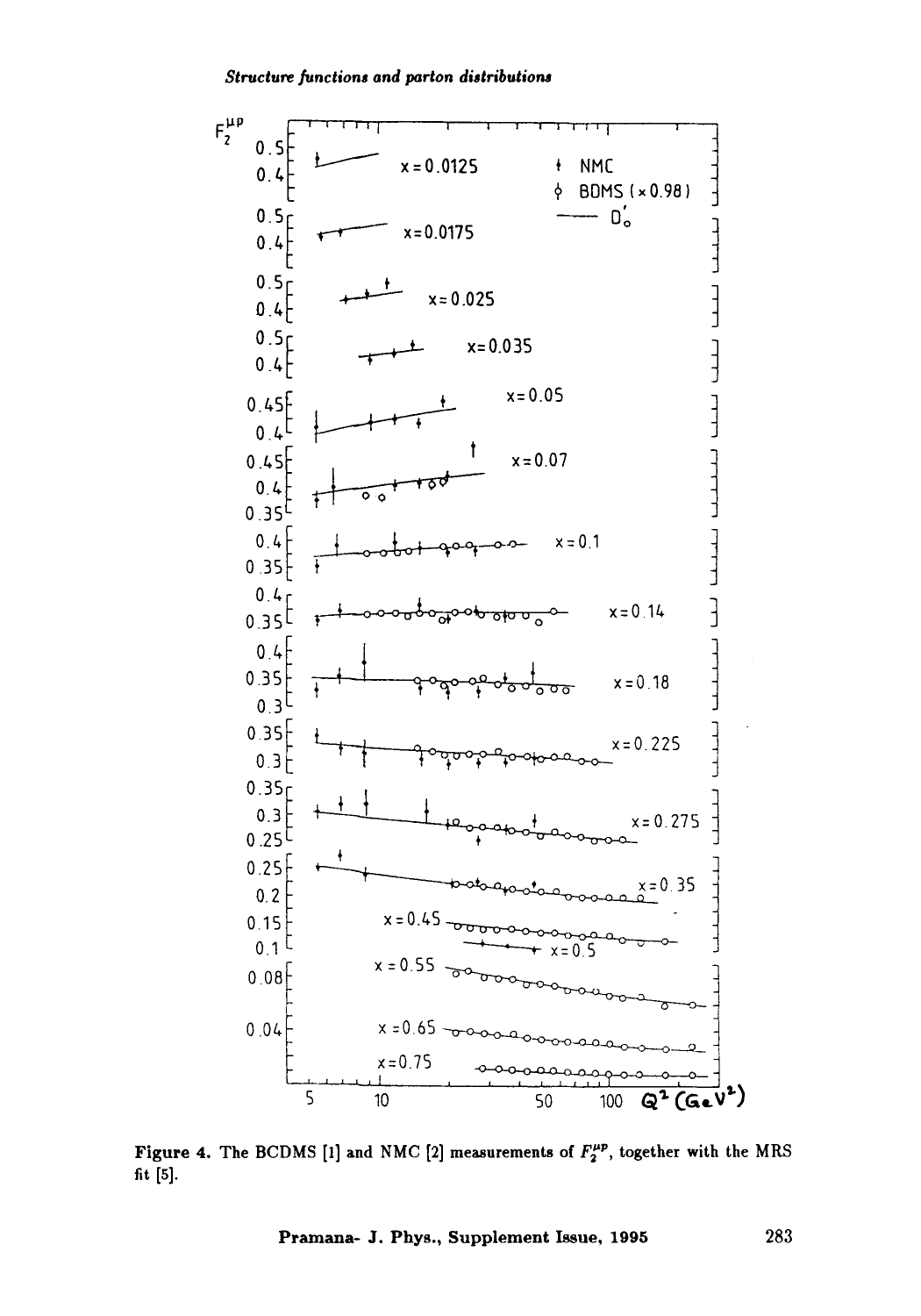

Figure 5. The continuous curves show the description of the CCFR [14] measurements of  $F_2^{\nu N}(x, Q^2)$  and  $xF_3^{\nu N}(x, Q^2)$  by the MRS(D<sub>0</sub>) set of partons [5]. The data are shown after correction for the heavy target effects and after the overall renormalization of 0.95 required by the global fit.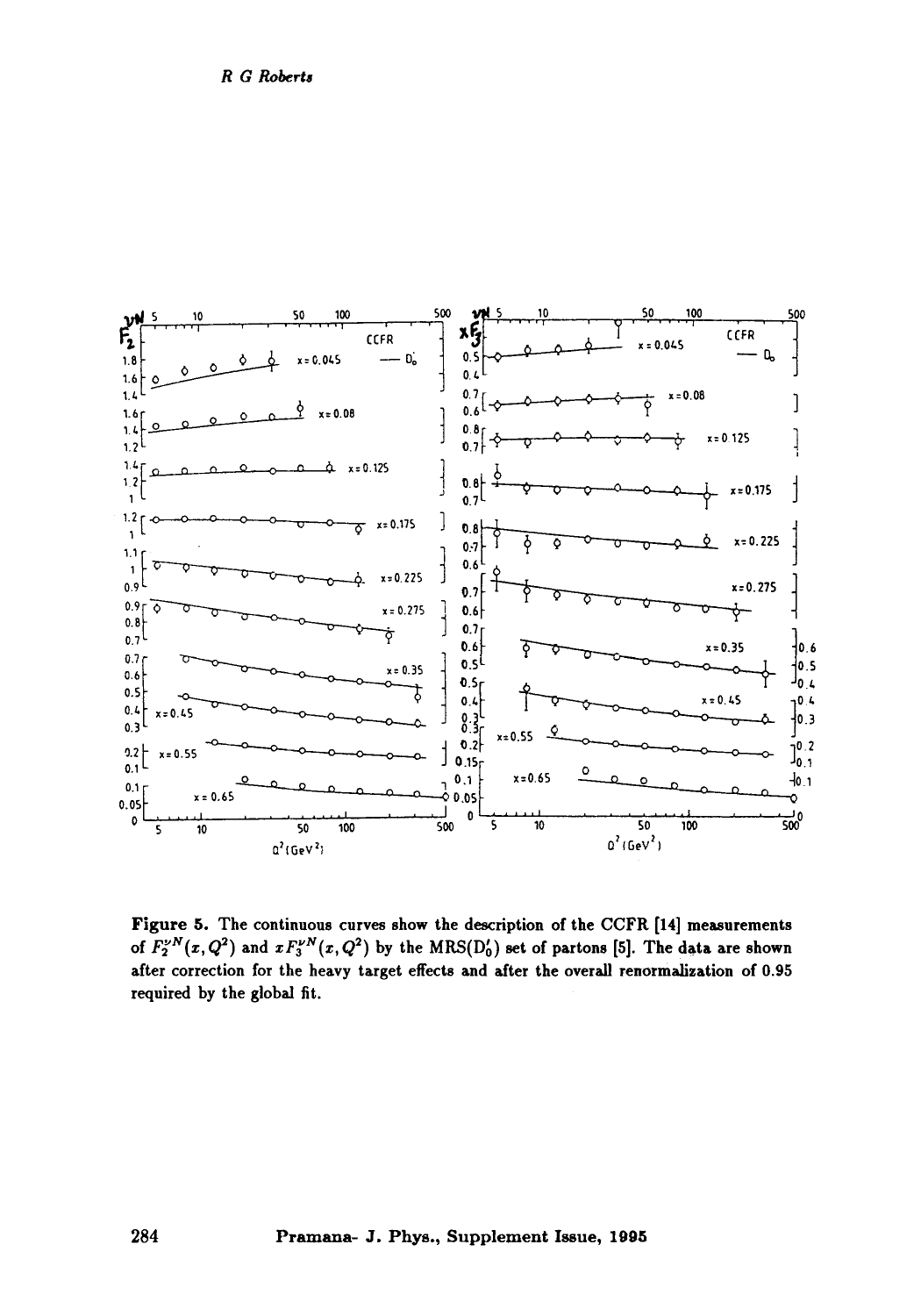Figs. 3-5 show the high precision of recent deep-inelastic structure function measurements, as well as the quality of the fit. Accurate data exist also for related processes and are equally well described. This should mean that the patton distributions are well determined, at least in the x range  $0.02 \lesssim x \lesssim 0.7$  where data are available for a full range of different processes. At smaller  $x, x \lesssim 10^{-3}$ , the measurements of  $F_2^{\epsilon_p}$  at HERA give information on the x behaviour of the quark sea. We will discuss the expectations of the small  $x$  behaviour in some detail later. For the moment we simply note that it is possible to 'tune' the exponent  $\lambda_i$  of the input sea and gluon distributions of (6) to obtain the best global fit to a data set which now includes the new HERA measurements of  $F<sub>2</sub>$  [3, 4]. The result, set MRS(H) of partons [16], has  $\lambda_i = 0.3$ .

Before turning to a theoretical discussion of the small  $x$  region, we must mention two recent measurements which impose valuable new constraints on the partons in the  $x \gtrsim 0.02$  region. The first is the measurement of the rapidity asymmetry of  $W^{\pm}$  bosons produced in  $p\bar{p}$  collisions and the second is the Drell-Yan asymmetry observed in *pp* and *pn* collisions.

## (b)  $W^{\pm}$  rapidity asymmetry

 $W^{\pm}$  bosons produced in  $\bar{p}p$  collisions have different rapidity (yw) distributions. A comparison of parton distributions shows that the  $u$  quark in the proton tends to go more forward than the  $d$  quark, so that the  $W^+$  is produced preferentially in the direction of the incident proton, while the  $W^-$  tends to go in the direction of the antiproton. Thus we anticipate that the asymmetry

$$
A_W(y_W) = \frac{\sigma(W^+) - \sigma(W^-)}{\sigma(W^+) + \sigma(W^-)}
$$
\n(10)

will be positive and increase with the rapidity  $y_w$  of the produced  $W^{\pm}$  bosons. It turns out that the asymmetry  $A_W$  is correlated with the slope of  $F_2^n/F_2^n$  in the  $x \simeq M_W^2/\sqrt{s}$  region [17] - larger slopes tend to imply greater asymmetry. In practice it is the rapidity asymmetry of the  $\ell^{\pm}$  decay leptons which is observed

$$
A(y_{\ell}) = \frac{\sigma(\ell^{+}) - \sigma(\ell^{-})}{\sigma(\ell^{+}) + \sigma(\ell^{-})}.
$$
\n(11)

Folding in the  $W \to \ell \nu$  decay dilutes the asymmetry, but the measurements shown in Fig. 6 indicate that it is still sizeable. The present data favour the recent MRS rather than the CTEQ parton sets. As the experimental precision increases we see that there is a great potential for the asymmetry to further discriminate between patton sets - indeed these data should be included in future global analyses from the beginning.

### (c)  $\bar{d} - \bar{u}$  and the Drell-Yan asymmetry

Inspection of the leading order expressions (1)-(4) shows that measurement of the four independent deep-inelastic structure functions do not determine  $\bar{d} - \bar{u}$  on a  $(x, Q<sup>2</sup>)$  point-by-point basis. The difference  $\bar{d} - \bar{u}$  is only constrained if the form of the z dependence of partons is assumed. Indeed prior to 1992 all global analyses set  $\bar{u} = \bar{d}$ . The first hint that  $\bar{u} \neq \bar{d}$  came from an NMC study [21] of the Gottfried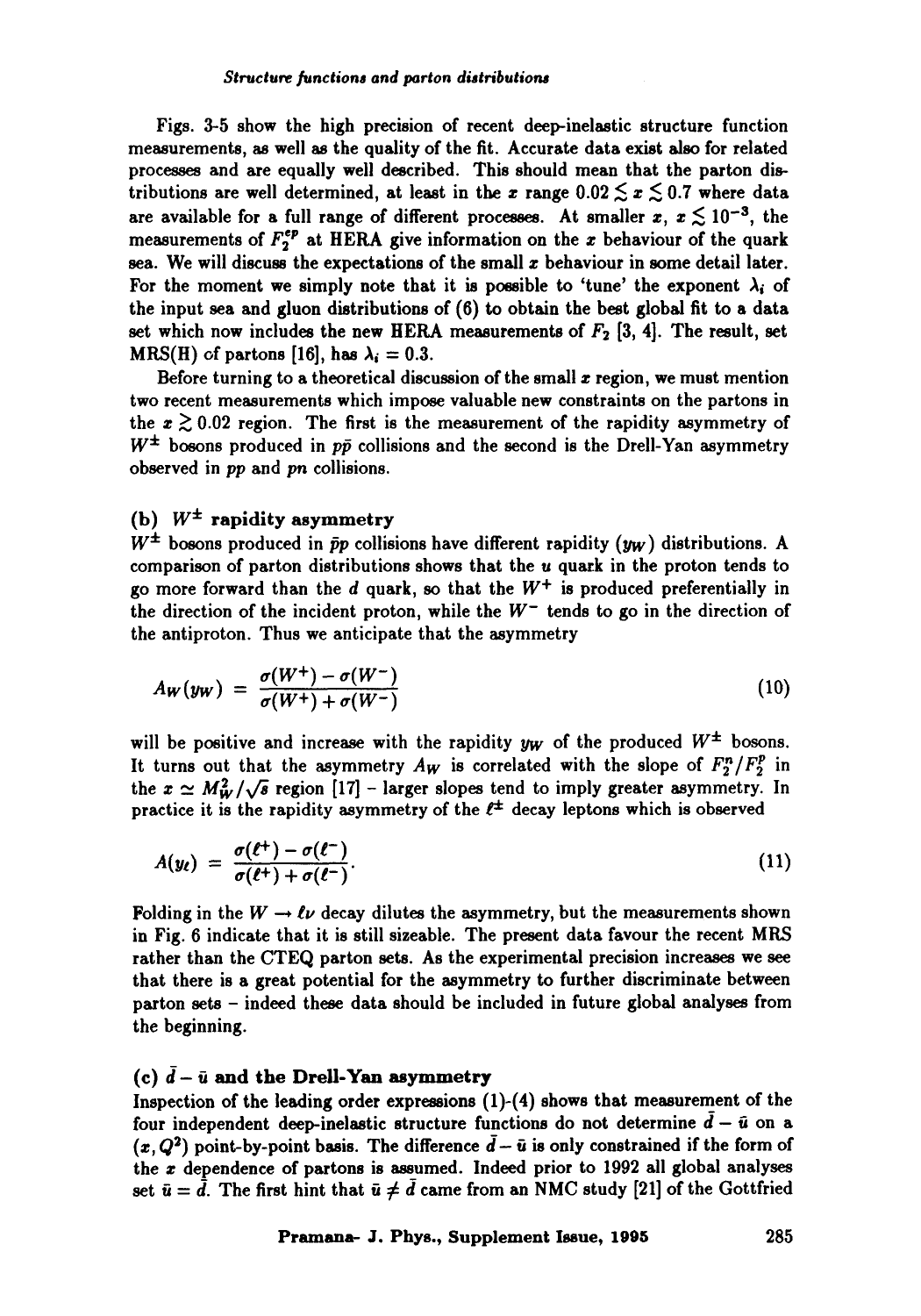**sum** rule. NMC found that their data gave

$$
\int_{0.004}^{0.8} \frac{dx}{x} (F_2^{\mu p} - F_2^{\mu n}) = 0.227 \pm 0.007 \text{(stat.)} \pm 0.014 \text{(sys.)}
$$

at  $Q^2 = 4 \text{ GeV}^2$ , as compared to the Gottfried sum



Figure 6. A plot of the CDF data for the lepton charge asymmetry, (11), compared to the predictions of various sets of partons [5, 18, 19]. The plot is taken from ref. [16]. These data were fitted in the MRS(A) analysis [20] which gives a description essentially equal to that of  $MRS(D'_{-})$ .

Using their data to extrapolate over the unmeasured regions of  $x$ , NMC obtained  $I_{\text{GSR}} = 0.240 \pm 0.016$  [21] [22]. The most plausible explanation of the difference between the NMC value and the Gottfried sum of  $\frac{1}{3}$  is that  $\bar{d} > \bar{u}$ . In the MRS 'D' fits  $\bar{d}-\bar{u}$  is parametrized according to (8) with the parameter  $A_{\Delta}$  chosen to reproduce the measured value of  $I_{\text{GSR}}$ . It is interesting to note, however, that even including the NMC data, it is still possible to maintain  $\bar{u} = d$  and obtain an equally good global description of the data, but at the expense of a contrived small x behaviour of the valence distributions, as in set  $S'_{0}$  of ref. [6]. The comparison of the  $(F_2^p - F_2^n)$  NMC data with  $S'_0$  and  $D'_0$  is shown in Fig. 7 - the area under the curves gives  $I_{\text{GSR}} = 0.333$  and 0.256 respectively, the difference coming primarily from the unmeasured  $x \lesssim 10^{-2}$  region. The most physical assumption is to allow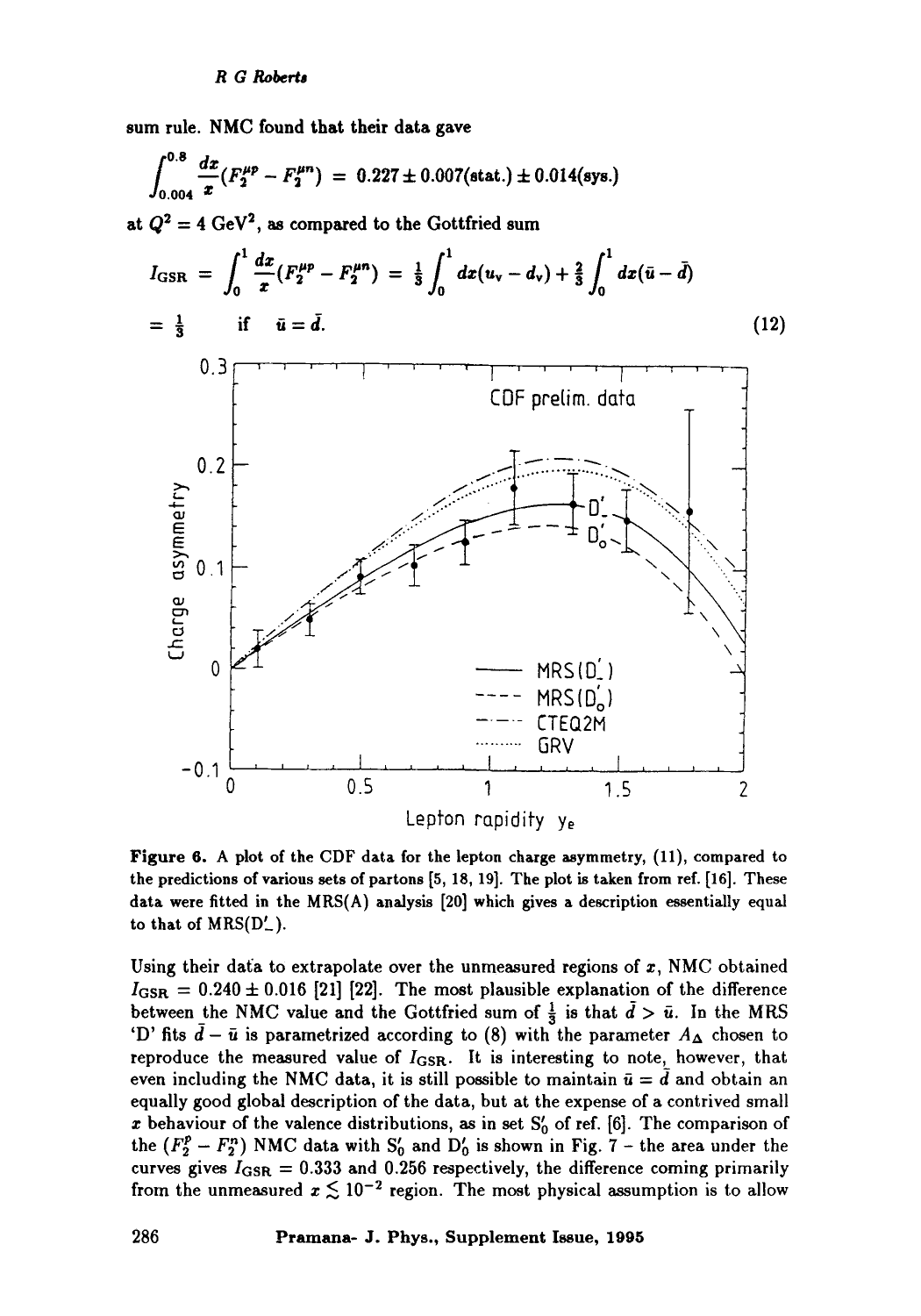#### *Structure functions and parton distributions*



Figure 7. The structure function difference  $F_2^{\mu p} - F_2^{\mu n}$  measured by NMC [22] compared with the description by partons from refs. [5, 18].

 $\bar{u} \neq \bar{d}$ , as in the 'D'-type fits. Nevertheless the conclusion is that the detailed structure of  $\tilde{d}-\bar{u}$  is not determined by the available deep-inelastic data.

As the  $W^{\pm}$  rapidity asymmetry measurements improve they become increasingly sensitive to the behaviour of  $\bar{u}$  and  $\bar{d}$  in the region  $x \simeq M_W^2/\sqrt{s}$ . However a more direct method [24] to obtain information on  $\bar{d} - \bar{u}$  is to compare (Drell-Yan) lepton-pair production in *pp* and *pn* collisions, via the asymmetry

$$
A_{\rm DY} = \frac{\sigma_{pp} - \sigma_{pn}}{\sigma_{pp} + \sigma_{pn}}.\tag{13}
$$

Because  $u > d$  in the proton, the asymmetry  $A_{DY}$  is positive for parton sets with  $\bar{d}$  –  $\bar{u}$  zero or small, but  $A_{DY}$  is reduced and can even be negative for parton sets with larger  $\bar{d}-\bar{u}$  [25]. An asymmetry measurement by the NA51 collaboration [26],

$$
A_{\rm DY} = -0.09 \pm 0.02 \pm 0.02 \tag{14}
$$

at  $x = 0.18$ , was announced at this conference. This result, which implies  $\bar{u}/\bar{d} \simeq 0.5$ at  $x = 0.18$ , corresponds to a breaking of flavour symmetry considerably beyond that associated with the  $MRS(D'_0, D'_1)$  partons and almost as large as that calculated using CTEQ2M partons, see Fig. 8.

We may conclude that, as far as the asymmetries are concerned, the MRS partons accurately reproduce the  $W^{\pm}$  rapidity asymmetry (Fig. 6) but do not describe the new Drell-Yan asymmetry measurement. On the other hand the CTEQ partons describe the  $W^{\pm}$  asymmetry rather poorly, but offer a much better description of the Drell-Yan asymmetry.

#### **(d) Present status of** parton distributions

We noticed that the high precision deep-inelastic data are well described by the parton distributions but that they do not pin down the  $d-\bar{u}$  combination. However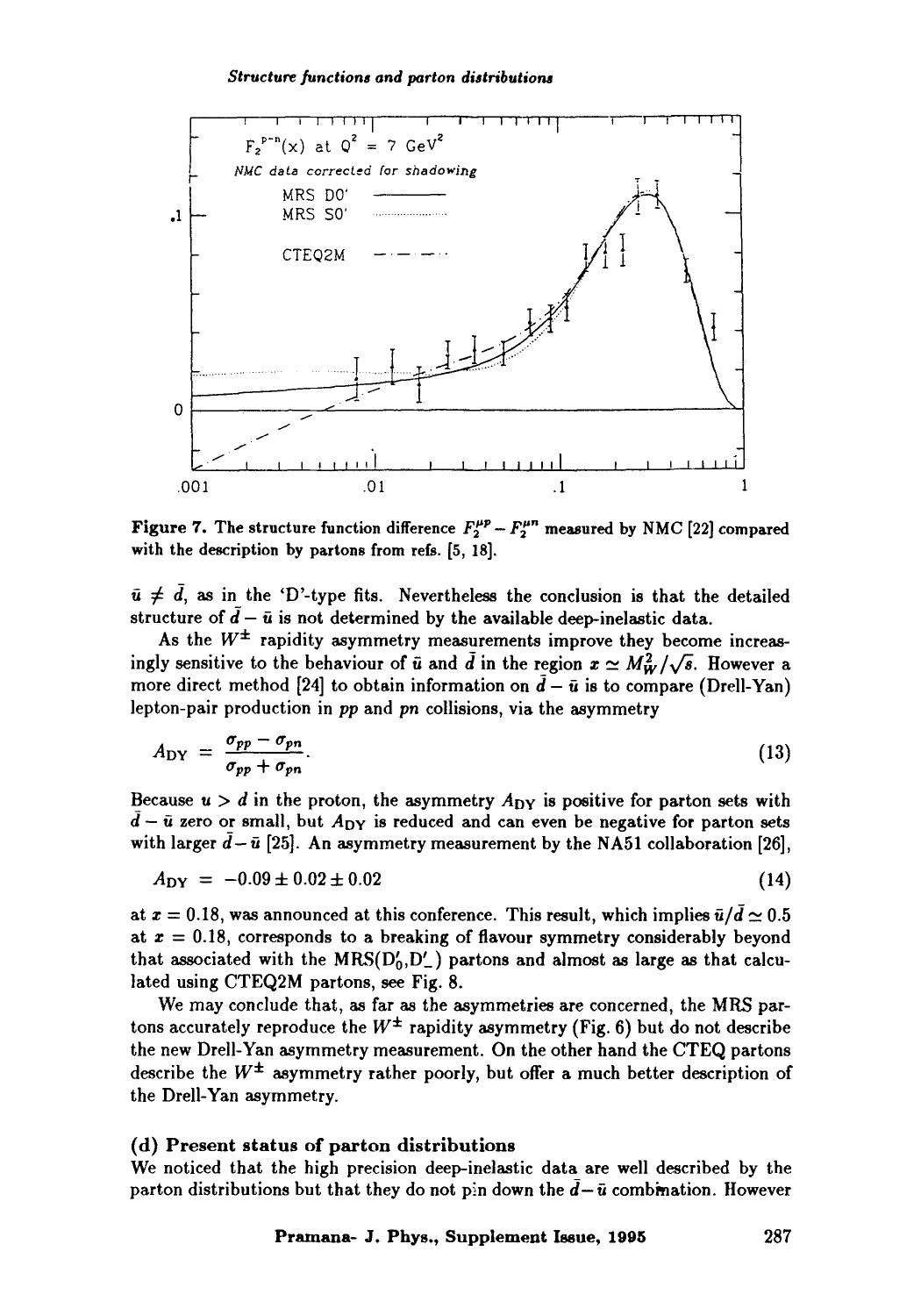

**Figure 8. The** *pp/pn* **Drell-Yan asymmetry of (13) measured by NA51 [25] compared to values obtained by various sets of partons [5, 15, 20, 18]. The data point was included m**  the MRS(A) analysis [20].



**Figure 9.** The MRS(A) [20] and MRS(H) [15] parton distributions at  $Q^2 = 20 \text{ GeV}^2$ **shown by continuous and dotted curves respectively. Unlike MRS(H), MRS(A) incorporated constraints from the asymmetry data of Figs. 6 and 8 in the analysis.**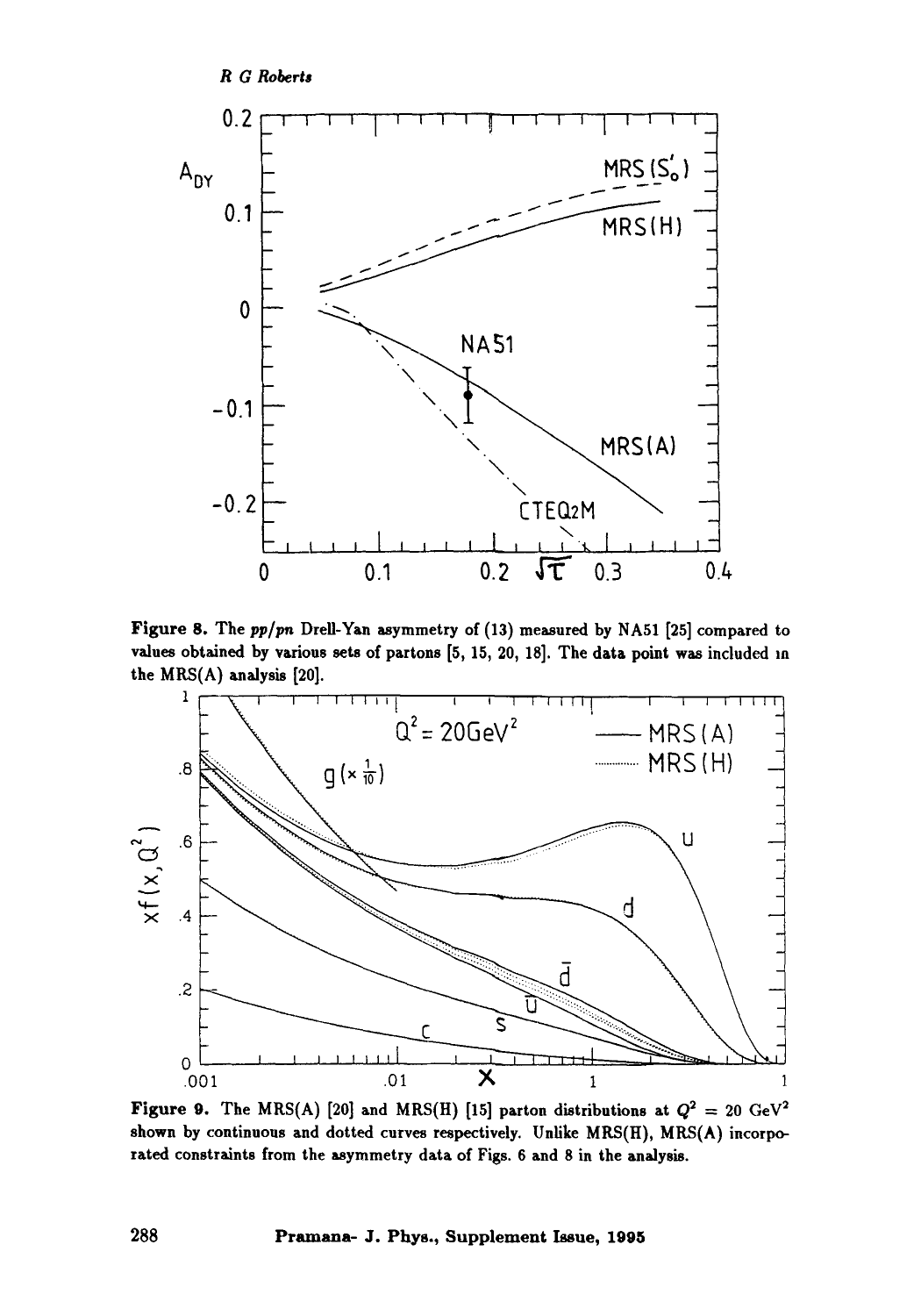other measurements give independent information on the partons. In particular the new asymmetry **measurements probe** fine details **of the** quark distributions.

Can we use the residual freedom of  $\bar{d} - \bar{u}$  to modify the MRS(H) set of partons **so as** to describe the new Drell-Yan asymmetry measurement [26] while maintaining the quality of the global fit to the data? In particular can we maintain the quality of the description of the  $W^{\pm}$  asymmetry (Fig. 6) and of the accurate NMC measurements of  $F^*_{\sigma}/F^*_{\sigma}$ ? It turns out that such a fit is possible - we denote the new set of partons by MRS(A) [20]. The asymmetries resulting from this set of partons are shown in Figs. 6 and 8. We would expect the MRS(A) patrons to be very similar to those of MRS(H), except that  $\bar{d} - \bar{u}$  would be much larger while at the same time approximately conserving  $\bar{u} + \bar{d}$ ,  $d + \bar{d}$  and  $u + \bar{u}$  (as required by (1)-(4)). Thus we anticipate an increase of d which is compensated by a corresponding decrease in  $\bar{u}$ and d, which in turn requires a similar increase in  $u$ . The comparison of  $MRS(H)$ and MRS(A) parton sets is shown in Fig. 9, and displays these trends in the region  $0.02 \le x \le 0.7$  where a full set of deep inelastic data exist.

Although the quark distributions are well-constrained by the data, the same is not so true for the gluon. Within the global analyses, we can identify three types of constraint on the gluon: (i) the momentum sum rule, (ii) the prompt photon production measurements and (iii) the observed overall pattern of scale violations,  $\partial F_i/\partial \log Q^2$ , for  $x \lesssim 0.1$ . The measurements of  $F_2^{ep}$  at HERA probe primarily the behaviour of the sea quark distributions at small  $x$ , although accurate measurements of  $\partial F_2^{ep}/\partial \log Q^2$  will further constrain the gluon. If the observed steep rise of  $F_2$  with decreasing x is attributed to the Lipatov or BFKL perturbative QCD mechanism via  $g \rightarrow q\bar{q}$ , then the same behaviour should be seen also in the gluon distribution. A direct measurement of the gluon in the  $x \lesssim 10^{-2}$  region would be invaluable.

In addition to the potential constraints coming from accurate measurements of  $\partial F_2/\partial \log Q^2$ , there are several other possible ways of measuring the gluon at HERA, including  $F_L$ ,  $J/\psi$ ,  $Q\bar{Q}$ ... production. In principle the observation of the longitudinal structure function is a gold-plated measurement, but in practice it will be difficult. To extract  $F_L$  as a function of  $x, Q^2$ , requires observation of the  $y = Q^2/x$  dependence of deep inelastic scattering, which means having electronproton collisions at different c.m. energies  $\sqrt{s}$ .

There are also possibilities to obtain information on the gluon from hadron colliders, in particular the Fermilab  $p\bar{p}$  collider. At  $\sqrt{s} = 1.8$  TeV, x values comparable to those currently measured at HERA can be probed either by observing small mass systems produced centrally (e.g.  $b\bar{b}$  or Drell-Yan production or by more massive final states at large rapidity y (e.g. same-side  $W+$ jet or dijet production). As an illustration Fig. 10 shows the ratio of same-side to opposite-side jet cross sections from uncorrected CDF data, as a function of the equal and opposite rapidities  $y$ . At large  $y$  the same-side cross section originates dominantly from subprocesses of g(small x)qval(large x) origin. The curves are the MRS(D', D'<sub>0</sub>,H) predictions evaluated at leading order with a renormalization/factorization scale chosen to mimic the next-to-leading order corrections. Further details of this analysis can be found in ref. [27]. We see that at large rapidity the ratio is sensitive to the small  $x$  behaviour of the gluon and that the preliminary CDF data favour the singular distributions. Dijet production from 'direct' photons at HERA offers similar possibilities of probing the gluon at small x via  $\gamma g \to q\bar{q}$  [28].

#### Pramana- J. Phys., Supplement Issue, 1995 289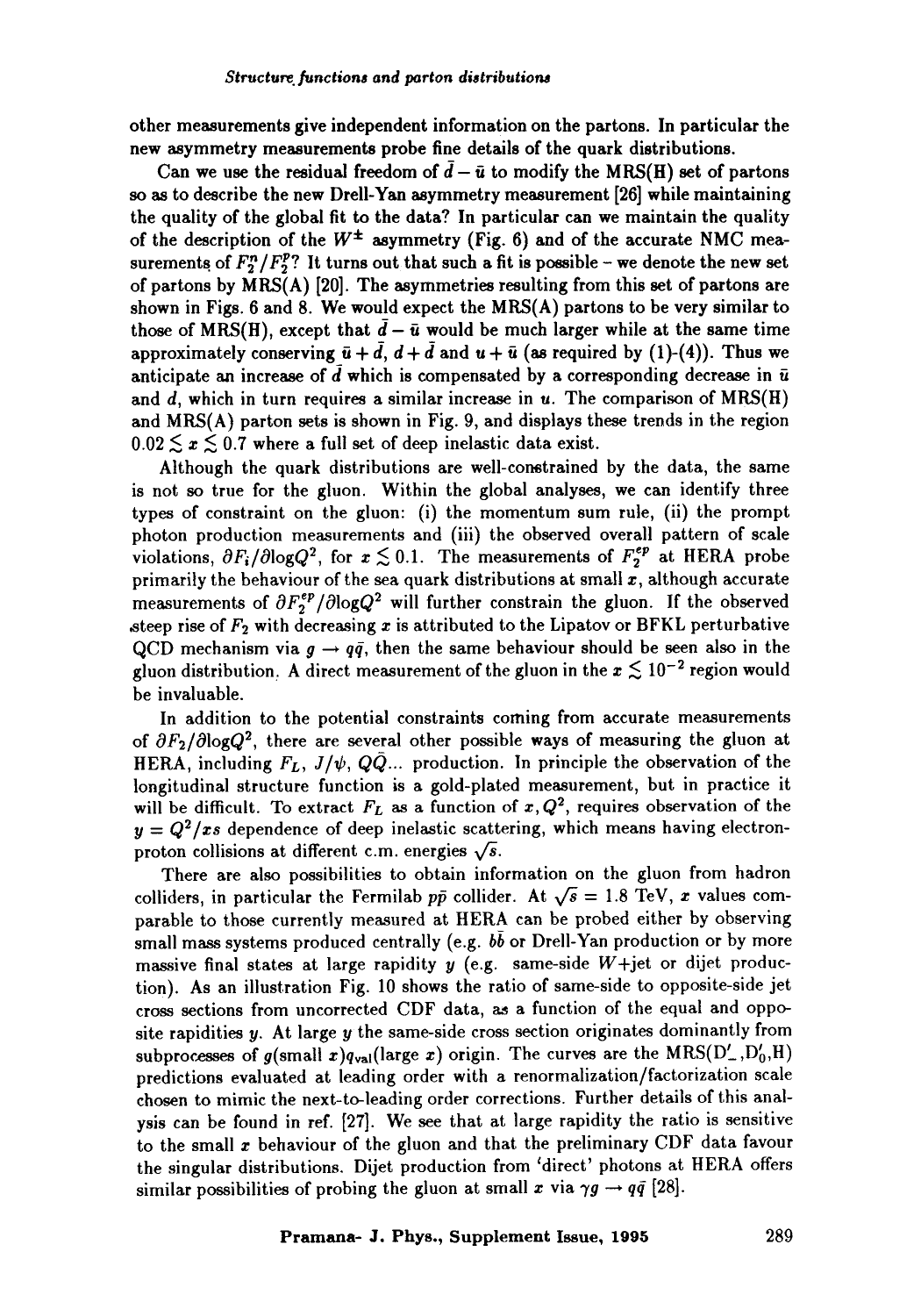*R G Roberts* 



Figure 10. The same-side/opposite-side dijet ratio predicted by parton sets of refs. [5, 15] compared with preliminary, uncorrected CDF data.

**290 Pramana- J. Phys., Supplement Issue, 1995**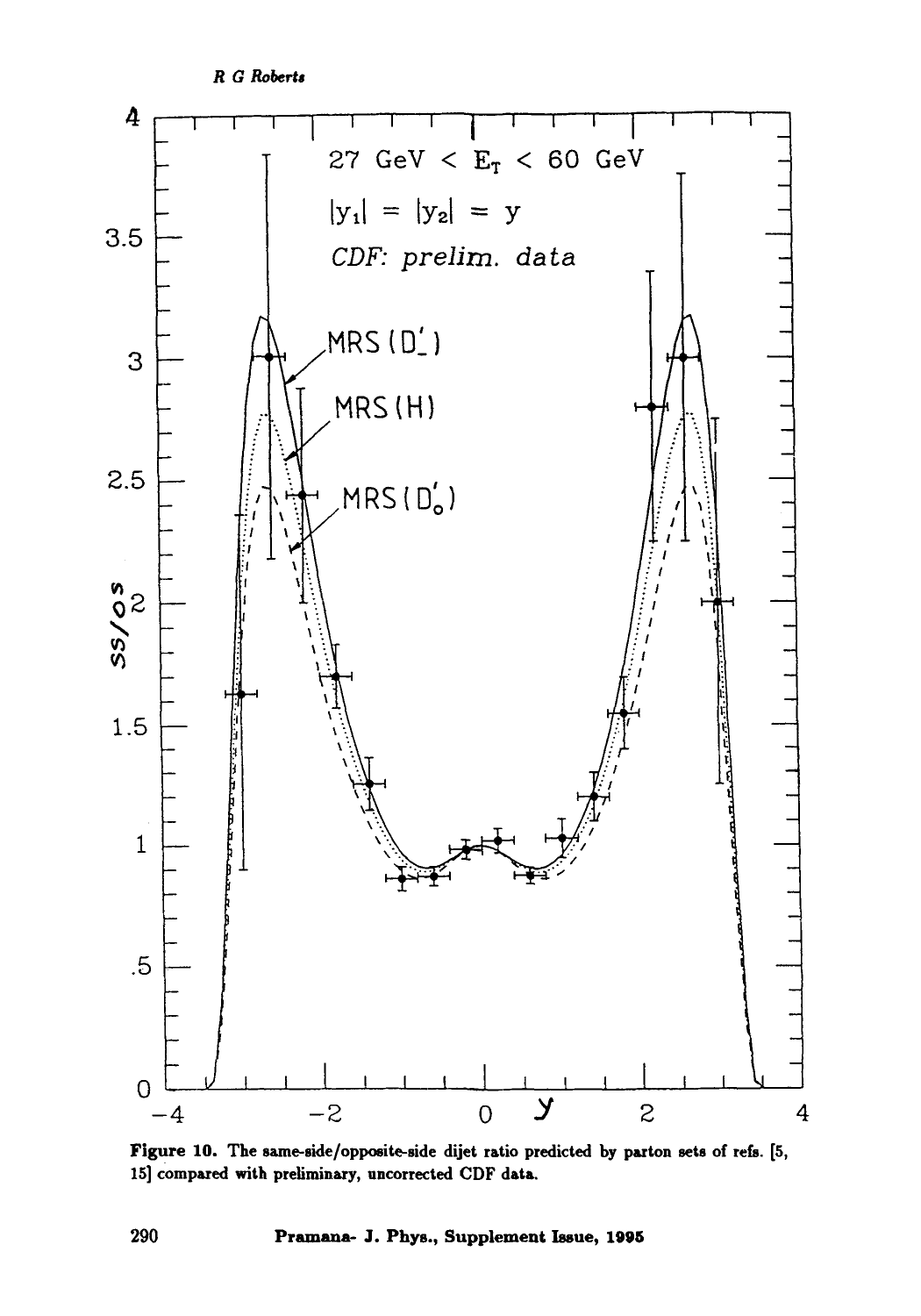## 3. Conclusions

The parton densities of the proton are well determined in the region  $0.02 \lesssim x \lesssim 0.7$ where high precision data for a wide range of deep-inelastic and related processes are available. The one combination,  $\bar{d} - \bar{u}$ , that is not constrained by the deep-inelastic data, has for the first time been determined at  $x = 0.18$  by a measurement of the Drell-Yan asymmetry in *pp* and *pn* collisions [26]. This measurement, together with the  $W^{\pm}$  rapidity asymmetry measurements probe fine details of the quark densities. It is therefore not surprising that the existing MRS (and CTEQ) partons require minor modification. The result is a new set of partons  $[20]$  – MRS(A) – which is essentially identical to  $MRS(H)$  at small x; recall that the latter parton set [16] was obtained by incorporating the 1992 HERA measurements of  $F_2$  [3, 4] into the analysis. It is found that  $MRS(A,H)$  also give an excellent description of the new preliminary 1993 higher statistics HERA data for  $F_2$ .

## Acknowledgements

I thank Alan Martin and James Stirling with whom I collaborated on the MRS analysis presented here. I warmly thank Uma Sankar and DP Roy for inviting me to this excellent workshop.

## References

- [1] BCDMS collaboration: A.C. Benvenuti et al., Phys. Lett. B223 (1989) 485
- [2] NMC: P. Amaudruz et al., Phys. Lett. B295 (1992) 159
- [3] H1 collaboration: I. Abt et al., Nucl. Phys. B407 (1993) 515
- [4] ZEUS collaboration: M. Derrick et al., Phys. Lett. B316 (1993) 412
- [5] In principle s and  $\bar{s}$  could be distinguished by accurate  $\nu N$  and  $\bar{\nu}N$  data.
- [6] A.D. Martin, R.G. Roberts and W.J. Stirling, Phys. Lett. B306 (1993) 145
- [7] E.A. Kuraev, L.N. Lipatov and V.S. Fadin, Soy. Phys. JETP 45 (1977) 199 Ya.Ya. Balitsky and L.N. Lipatov, Sov. J. Nucl. Phys. 28 (1978) 822
- [8] CCFR collaboration: A. Bazarko et aL, Columbia University preprint NEVIS-1492 (1993)
- [9] V. Barone et al., Phys. Lett. B268 (1991) 279
- [10] NMC: P. Amaudruz et al., Phys. Rev. Lett. 66 (1991) 2712
- [11] A.D. Martin, R.G. Roberts and W.J. Stirling, Phys. Lett. B228 (1989) 149
- [12] W.-K. Tung, these proceedings S. Brodsky, contribution to this workshop
- [13] V.N. Gribov and L.N. Lipatov, Soy. J. Nucl. Phys. 15 (1972) 438 G. Altarelli and G. Parisi, Nucl. Phys. B126 (1977) 298 Yu.L. Dokshitzer, Soy. Phys. JETP 46 (1977) 641
- [14] M. Virchaux and A. Milsztajn, Phys. Lett. B272 (1992) 221
- [15] CCFR collaboration: S.R. Mishra, Proc. of Lepton-Photon Symposium, Geneva (1991); P.Z. Quintas et al., Phys. Rev. Lett. 71 (1993) 1307